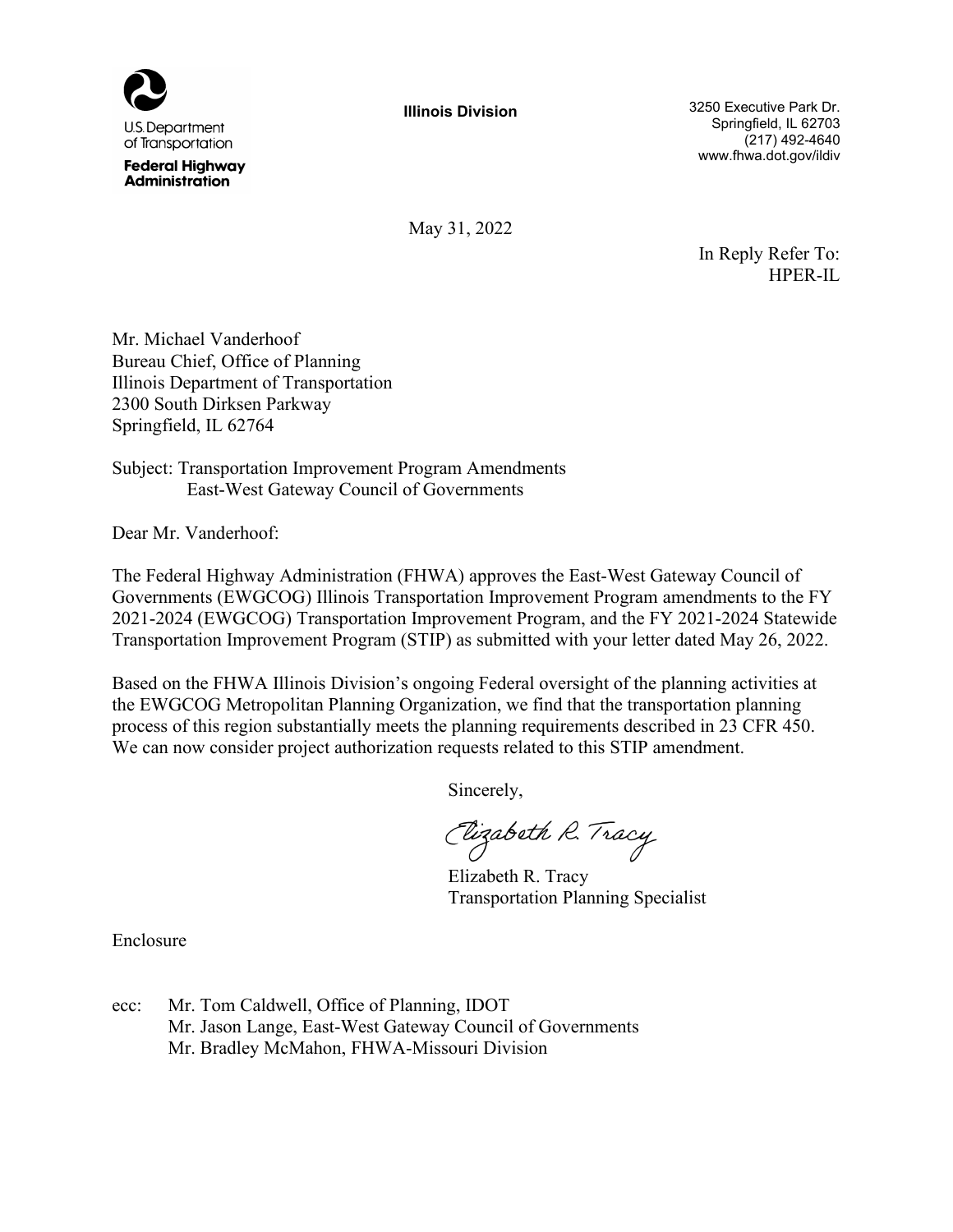

May 26, 2022

Ms. Arlene Kocher Division Administrator Federal Highway Administration 3250 Executive Park Drive Springfield, Illinois 62703

Attention: Betsy Tracy

Dear Ms. Kocher:

Enclosed for your approval and use in accordance with paragraph 23 CFR 450.326 are copies of amendments to the 2022-2025 Transportation Improvement Program for the East West Gateway Council of Governments (EWGC). At its May 25, 2022 meeting, the EWGCs' Board of Directors amended the Council's FY 2022-2025 Transportation Improvement Program (TIP). The Board approved the addition of new projects for Illinois sponsors.

We consider the estimate of costs included in this Transportation Improvement Program to be realistic. We concur with the fiscal consistency analysis included in the TIP. The total cost of the TIPs remains consistent with the amount of funds expected to be available to this area during the TIP time period. The Department, on behalf of the Governor of Illinois, concurs with the projects listed in this TIP.

The State of Illinois would also like to amend its FY 2021-24 Statewide Transportation Improvement Program (STIP) to incorporate these amendments to the EWGC FY 2022- 2025 TIP.

Sincerely,

mulanté Van dulive

Michael Vanderhoof Bureau Chief Planning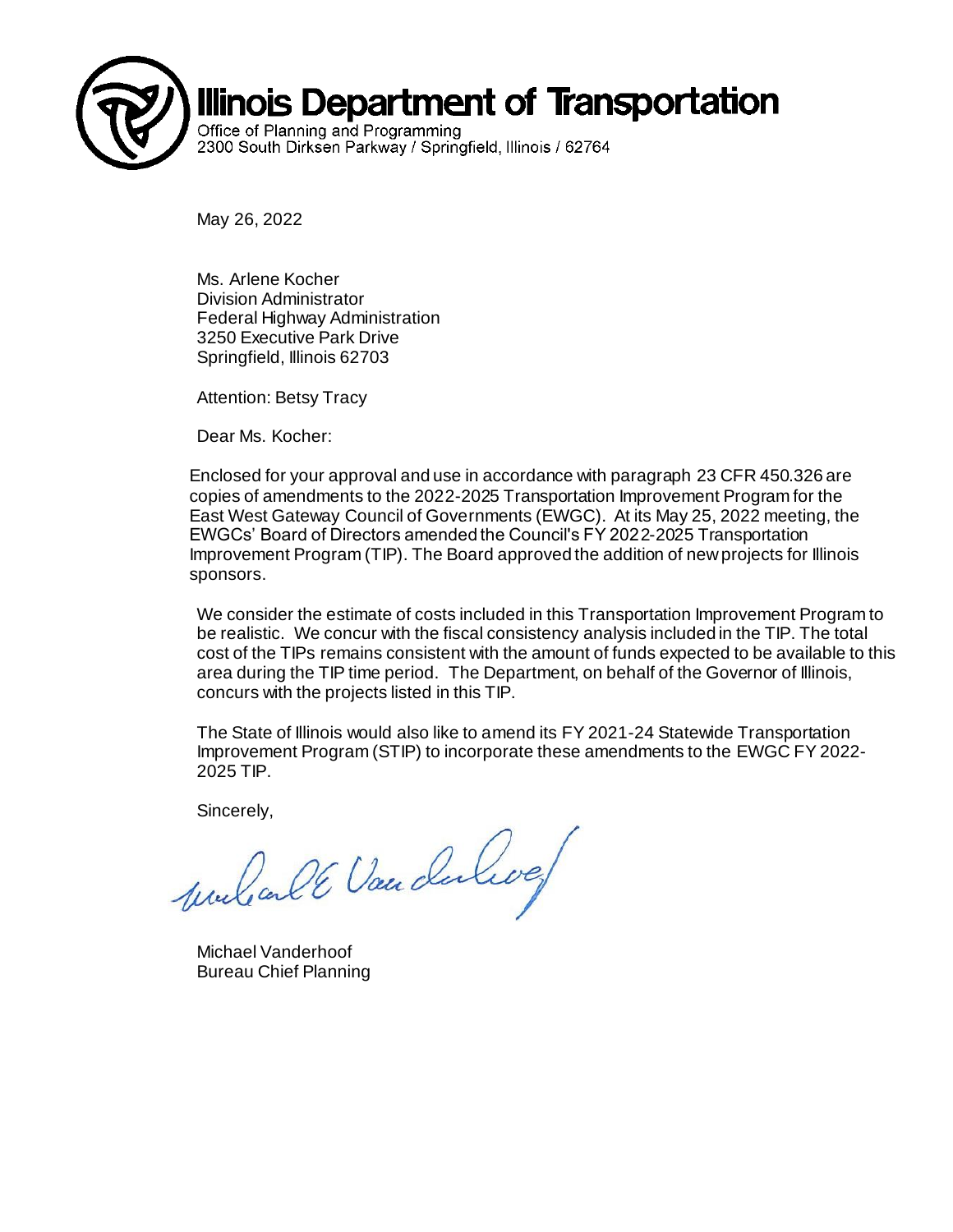

Creating Solutions Across Jurisdictional Boundaries

Chau

Dennis Gannon County Executive, Jefferson County Vice Chair Mark A. Kern

Chairman, St. Clair County Board

2nd Vice Chair **Tishaura Jones** 

Mayor City of St. Louis

**Executive Committee Tim Brinker Presiding Commissioner** Franklin County **Steve Ehlmann** County Executive, St. Charles County Dennis M. Knobloch

County Board Chairman Monroe County Dr. Sam Page County Executive, St. Louis County Kurt Prenzler Chairman

Madison County Board

Members

**Terry Briggs** President Municipal League of Metro St. Louis **Ron Counts** Mayor, City of Arnold Jefferson County Honorable Rita Heard Days Councilwoman, 1st Council District St. Louis County **Robert Fastern III** Mayor, City of East St. Louis Mark Kupsky President, Southwestern Illinois Council of Mayors Roy Mosley St. Clair County Lewis Reed President, Board of Aldermen City of St. Louis David Schwind **Madison County Herbert Simmons** President, Southwestern Illinois Metropolitan & Regional **Planning Commission** Seth Speiser Vice President, Southwestern Illinois Council of Mayors Donald R. Summers, Jr. St. Louis County John White St. Charles County **Brad Zobrist Franklin County Regional Citizens** Barbara Geisman C. William Grogan John A Taker Ron Williams Non-voting Members

Holly Bieneman Illinois Department of Transportation Vacant Illinois Department of Commerce and Economic Opportunity Patrick McKenna Missouri Department of Transportation **Taulby Roach Bi-State Development** Aaron Willard Missouri Office of Administration Executive Director James M. Wild May 25, 2022

Mr. Tom Caldwell Illinois Department of Transportation 2300 South Dirksen Parkway Springfield, IL 62764

RE: FY 2022-2025 Transportation Improvement Program Amendment

Dear Mr. Caldwell:

At its May 25, 2022 meeting, the East-West Gateway Council of Governments' Board of Directors amended the Council's FY 2022-2025 Transportation Improvement Program (TIP). The Board approved the addition of one new project and modification of one existing project for Illinois sponsors.

The enclosed memo and project summary detail the approved amendment. At your request, minutes confirming the action will be forwarded to your office.

We request that the State Transportation Improvement Program be adjusted to reflect this change so that the projects can proceed toward implementation. If you have any questions concerning the amendment, please contact us.

Sincerely,

Pachael Paulen

Rachael Pawlak Senior Manager

cc:

Kevin Jemison, IDOT

Enclosures

Gateway Tower One Memorial Drive, Suite 1600 St. Louis, MO 63102-2451

314-421-4220 618-274-2750 Fax 314-231-6120

webmaster@ewgateway.org www.ewgateway.org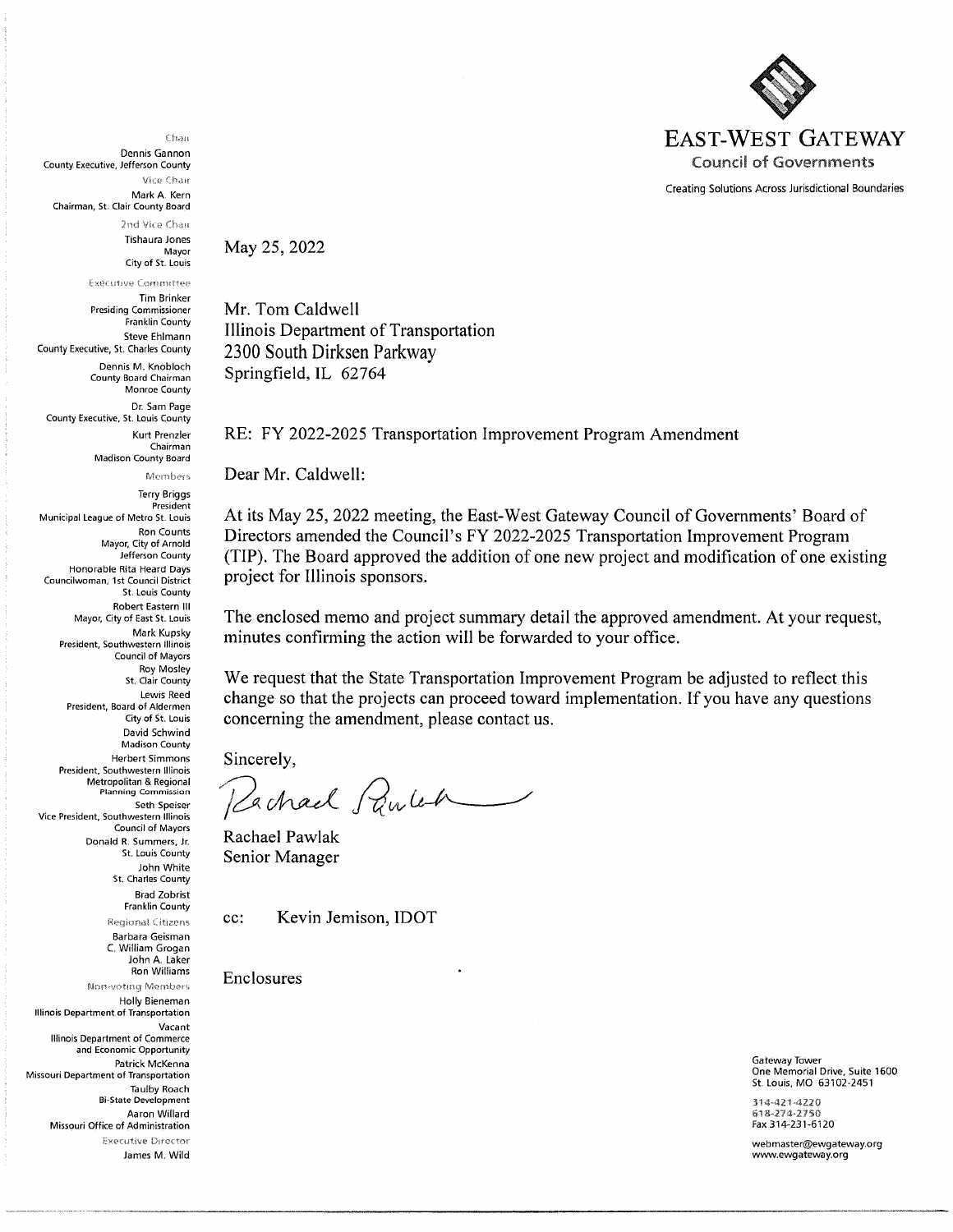

Creating Solutions Across Jurisdictional Boundaries

Dennis Gannon County Executive, Jefferson County **Vice Chair** Mark A. Kern Chairman, St. Clair County Board **2nd Vice Chair**

Memo to: Board of Directors

Tishaura Jones Mayor

**Chair**

City of St. Louis

**Executive Committee** Tim Brinker Presiding Commissioner Franklin County Steve Ehlmann County Executive, St. Charles County Dennis M. Knobloch

County Executive, St. Louis County

Municipal League of Metro St. Louis

Dr. Sam Page

Kurt Prenzler Chairman Madison County Board

> **Members** Terry Briggs President

County Board Chairman Monroe County

Date: May 9, 2022

The Illinois Department of Transportation (IDOT) has requested to amend the FY 2022-2025 TIP, *Connected2045,* and the related Air Quality Conformity Determination. In all, IDOT is requesting to add one new project and modify one project. This memo outlines the requested changes.

Subject: Modifications to the FY 2022-2025 Transportation Improvement

Program (TIP), *Connected2045*, and the Related Air Quality Conformity Determination – Requested by Illinois Sponsors

## **Illinois New Project**

From: Staff

IDOT has requested to add one new project to the FY 2022-2025 TIP. Funding for this project is coming from the state-wide line-item for bridge painting.

The new project is summarized on the following table:

| <b>New Project – Illinois</b> |                          |                       |           |           |                   |  |
|-------------------------------|--------------------------|-----------------------|-----------|-----------|-------------------|--|
| Sponsor/                      |                          | <b>Description of</b> |           | Federal   |                   |  |
| TIP#                          | <b>Title - Limits</b>    | Work                  | County    | Cost      | <b>Total Cost</b> |  |
| IDOT                          | $I-255 - At I-55/70$     | Bridge painting       | Madison   | \$440,000 | \$550,000         |  |
| 7146A-21                      | Interchange (Ramp $1 \&$ |                       |           |           |                   |  |
|                               | Roadway B)               |                       |           |           |                   |  |
|                               |                          | \$440,000             | \$550,000 |           |                   |  |

Gateway Tower One Memorial Drive, Suite 1600 St. Louis, MO 63102-2451

314-421-4220 618-274-2750 Fax 314-231-6120

webmaster@ewgateway.org www.ewgateway.org

Ron Counts Mayor, City of Arnold Jefferson County Honorable Rita Heard Days Councilwoman, 1st Council District St. Louis County Robert Eastern III Mayor, City of East St. Louis Mark Kupsky President, Southwestern Illinois Council of Mayors Roy Mosley St. Clair County Lewis Reed President, Board of Aldermen City of St. Louis David Schwind Madison County Herbert Simmons President, Southwestern Illinois Metropolitan & Regional Planning Commission Seth Speiser Vice President, Southwestern Illinois Council of Mayors Donald R. Summers, Jr. St. Louis County John White St. Charles County Brad Zobrist Franklin County **Regional Citizens** Barbara Geisman C. William Grogan John A. Laker

Ron Williams **Non-voting Members** Holly Bieneman Illinois Department of Transportation Vacant Illinois Department of Commerce and Economic Opportunity Patrick McKenna

Missouri Department of Transportation Taulby Roach

Bi-State Development Aaron Willard

Missouri Office of Administration **Executive Director**

James M. Wild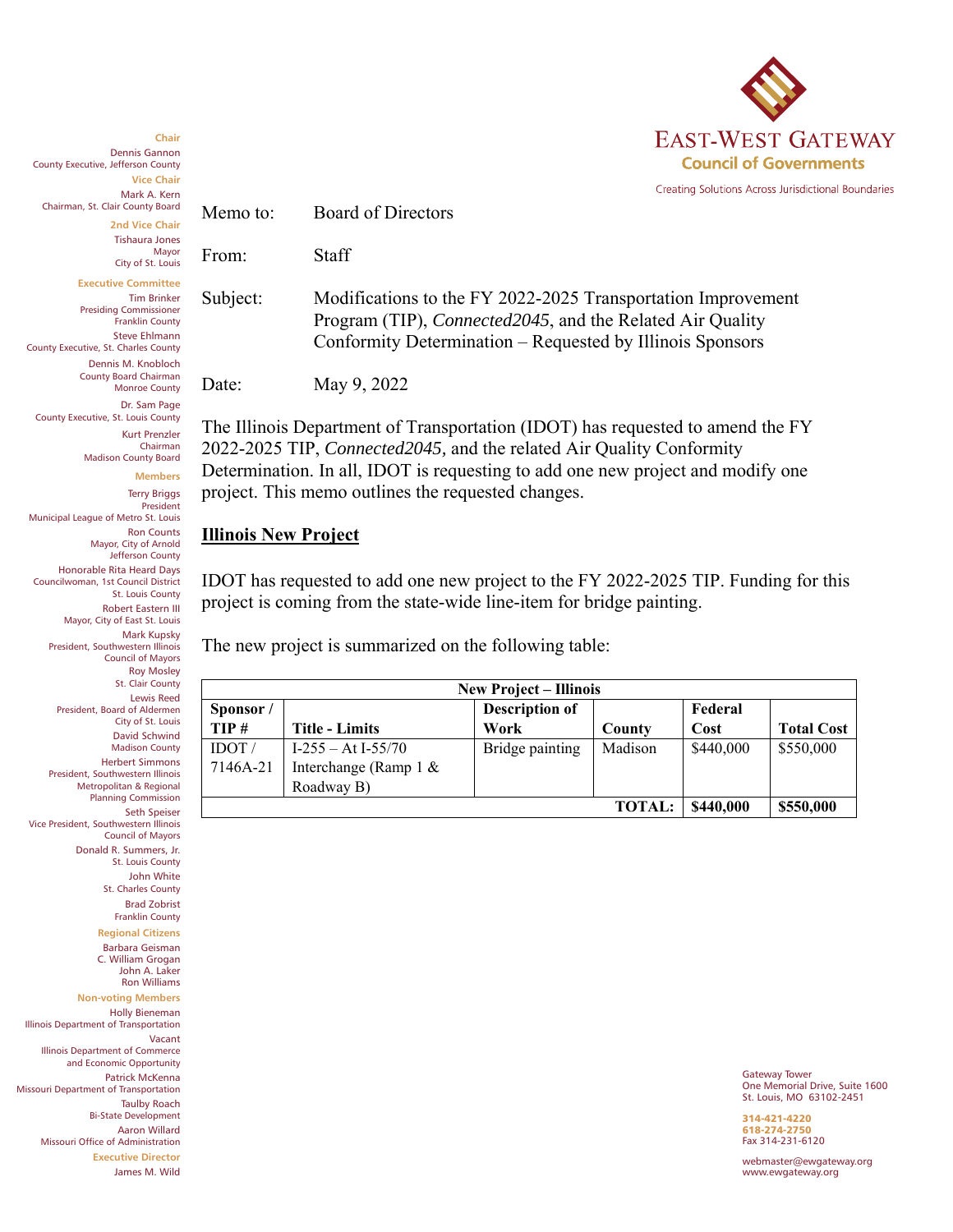Board of Directors May 9, 2022 Page 2

## **Illinois Modified Project**

IDOT has requested to modify one project currently programmed in the FY 2022-2025 TIP.

The project is summarized on the following table:

| <b>Modified Project - Illinois</b> |                               |                       |                       |                   |  |  |  |
|------------------------------------|-------------------------------|-----------------------|-----------------------|-------------------|--|--|--|
| Sponsor/                           |                               |                       |                       |                   |  |  |  |
| $TIP$ #/                           |                               |                       |                       |                   |  |  |  |
| County/                            |                               | <b>Description of</b> | <b>Current Cost /</b> | <b>Reason for</b> |  |  |  |
| Sponsor#                           | <b>Project Title - Limits</b> | Work                  | <b>Revised Cost</b>   | Change            |  |  |  |
| IDOT/                              | $I-270 - At IL 111$           | Interchange           | \$19,000,000/         | Cost increase is  |  |  |  |
| 6886I-21/                          |                               | reconstruction        | \$22,200,000          | due to new        |  |  |  |
| Madison /                          |                               |                       |                       | engineer's        |  |  |  |
| C-98-084-04                        |                               |                       |                       | estimate          |  |  |  |

**Staff Recommendation:** Staff recommends that the FY 2022-2025 TIP,

*Connected2045*, and related Air Quality Conformity Determination be revised to add one new project and modify one project as summarized above and detailed in the attachment. These projects are exempt or not regionally significant with respect to air quality in accordance with federal regulations (40 CFR 93.126).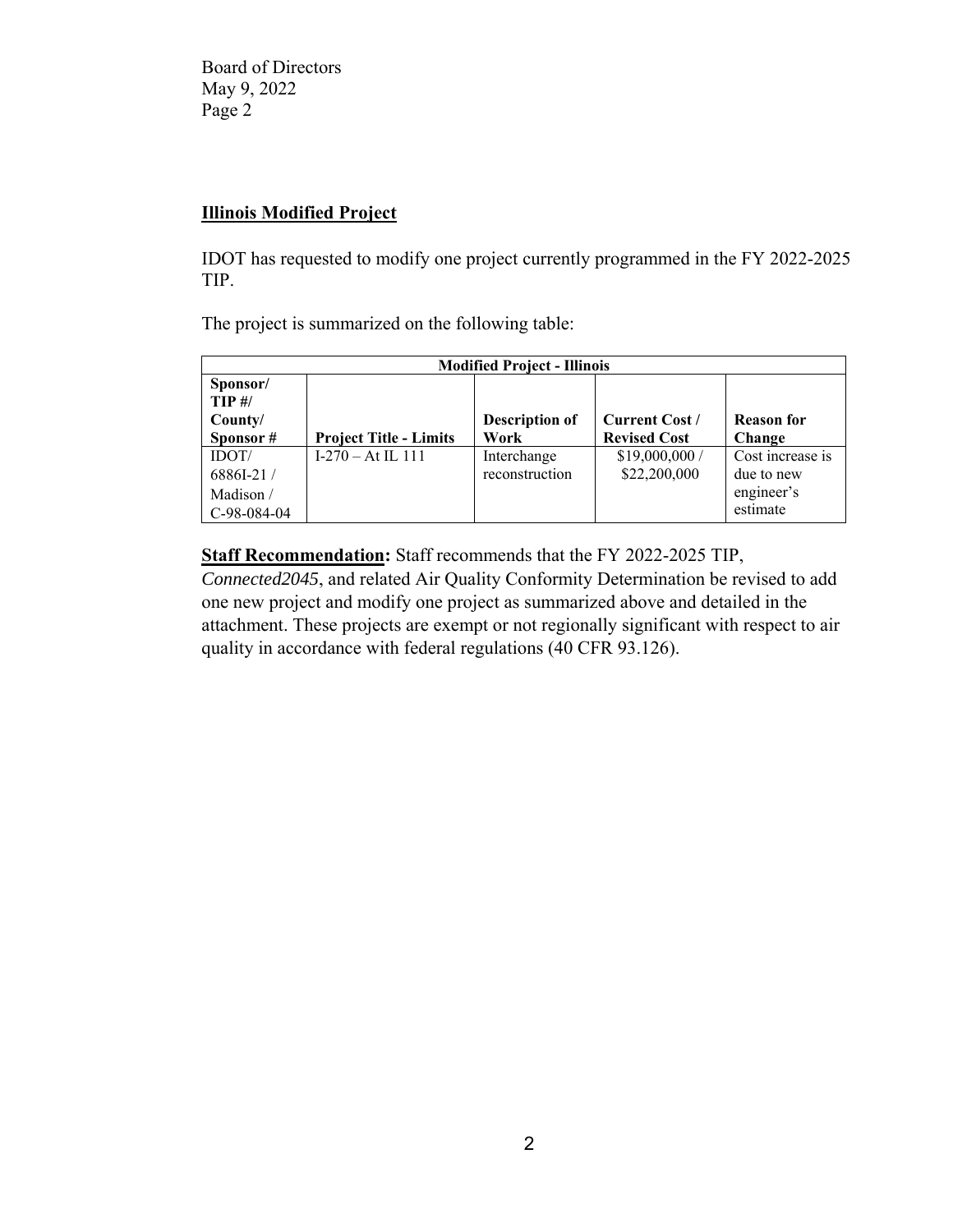Board of Directors May 9, 2022 Page 3

| Amendment#<br>TIP#<br>Sponsor#     | 0522-015<br>7146A-21<br>$C-98-043-21$                   |
|------------------------------------|---------------------------------------------------------|
| <b>PROJECT</b><br><b>SPONSOR:</b>  | <b>IDOT</b>                                             |
| <b>ACTION</b><br><b>REQUESTED:</b> | Revise FY 2022 of the FY 2022-2025 TIP to add a project |
| <b>TITLE:</b>                      | $I-255$                                                 |
| <b>LIMITS:</b>                     | At I-55/70 Interchange (Ramp 1 & Roadway B)             |
| <b>DESCRIPTION:</b>                | <b>Bridge Painting</b>                                  |
| <b>COUNTY:</b>                     | Madison                                                 |
| <b>FUNDING</b><br><b>SOURCE:</b>   | National Highway Performance Program (NHPP)             |

|                       | <b>Federal</b> | <b>Match</b> | Total     |
|-----------------------|----------------|--------------|-----------|
| <b>PE</b>             | \$0            | \$0          | \$0       |
| <b>ROW</b>            | \$0            | \$0          | \$0       |
| <b>Implementation</b> | \$440,000      | \$110,000    | \$550,000 |
| <b>Total</b>          | \$440,000      | \$110,000    | \$550,000 |

**AIR QUALITY**

**CONFORMITY:** Not regionally significant

**STAFF RECOMMENDATION:** Approval